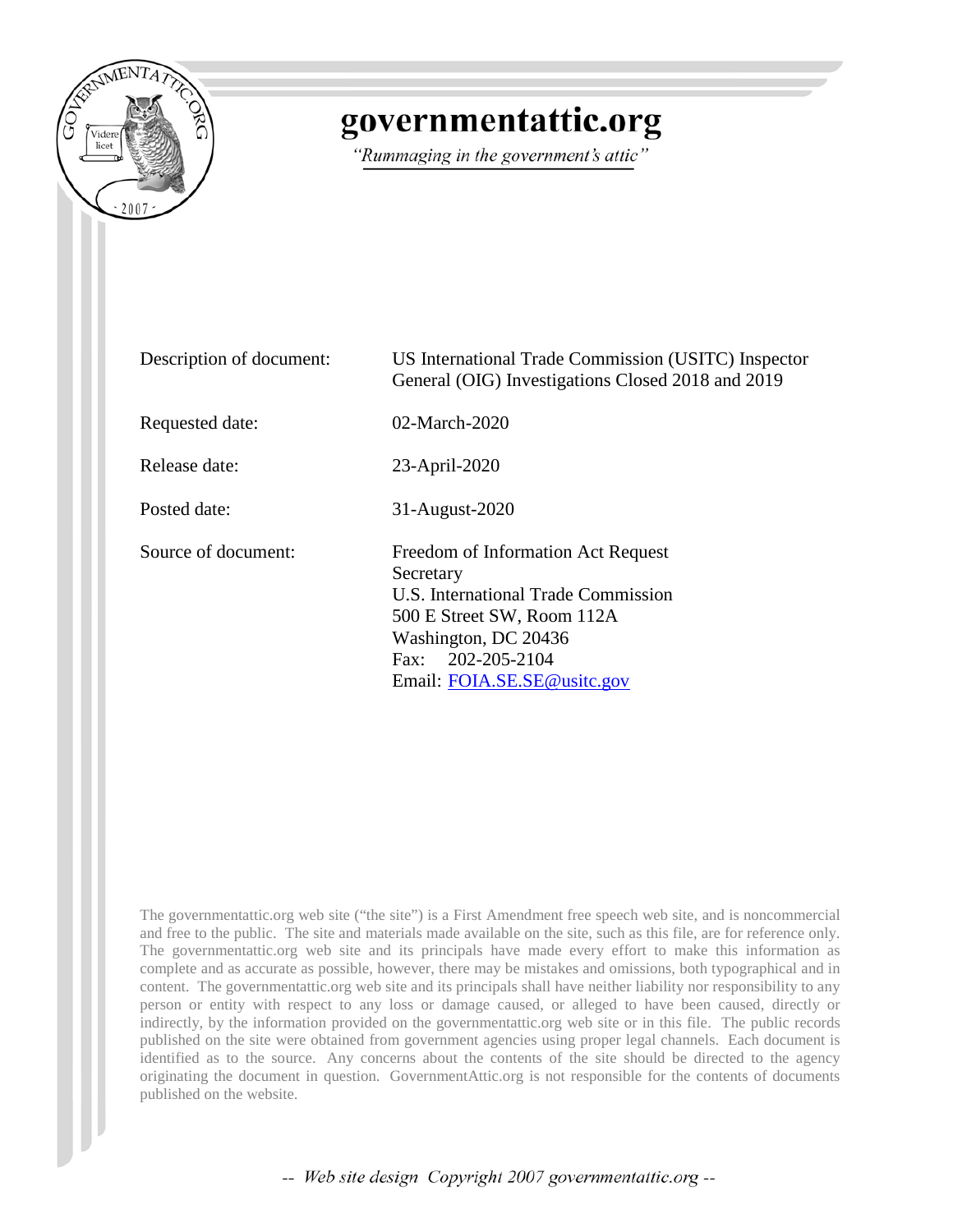Office of the Secretary



#### UNITED STATES INTERNATIONAL TRADE COMMISSION

#### Washington, D.C. 20436

March 30, 2020

Re: USITC Freedom of Information Act Request 20-18

This letter serves as the U.S. International Trade Commission's ("USITC") response to your Freedom of Information Act (FOIA) request, dated and received March 2, 2020, in which you requested "a copy of the listing of Inspector General investigations closed during calendar years 2018 and 2019" which you expect to include "at minimum the case number, the date opened and closed, the subject matter of the investigation and the investigation category."

We have located documents responsive to your request. The documents pertaining to the request can be found at this link [https://usitc.gov/oig/semiannual\\_reports.](https://usitc.gov/oig/semiannual_reports) Therefore, the disposition of your request is "full grant."

You may contact our FOIA Public Liaison, Sharon Bellamy, for further assistance or to discuss any aspect of your request at: [sharon.bellamy@usitc.gov](mailto:sharon.bellamy@usitc.gov) or (202) 205-3258. You may also contact me at [Katherine.hiner@usitc.gov](mailto:Katherine.hiner@usitc.gov) or (202) 205-2606.

Sincerely,

Katherine M. Hiner Supervisory Attorney, Docket Services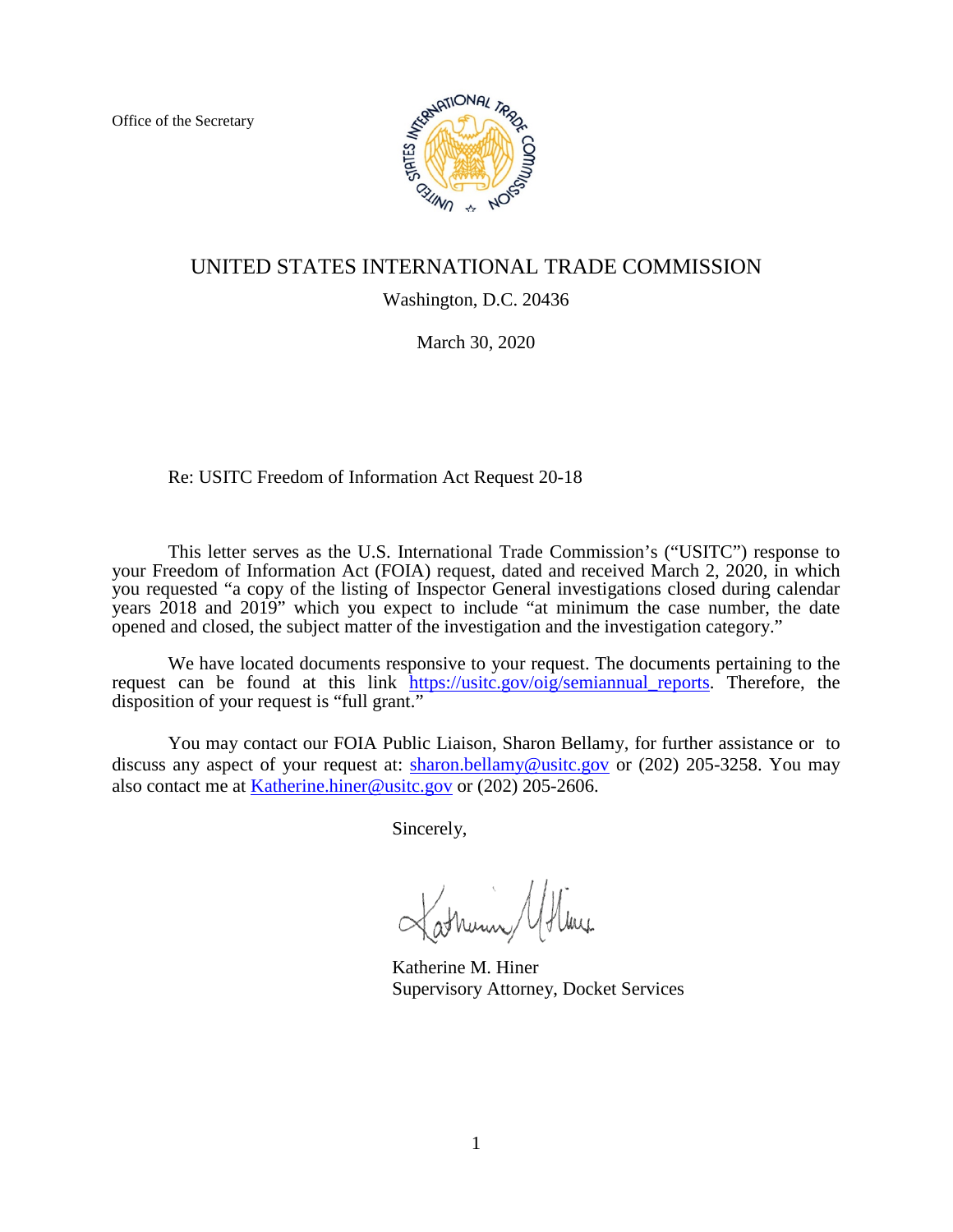Office of the Secretary



### UNITED STATES INTERNATIONAL TRADE COMMISSION

Washington, D.C. 20436

April 23, 2020

Re: USITC Freedom of Information Act Request 20-18

This letter serves as the U.S. International Trade Commission's ("USITC") supplemental response to your Freedom of Information Act (FOIA) request, dated and received March 2, 2020, in which you requested "a copy of the listing of Inspector General investigations closed during calendar years 2018 and 2019" which you expect to include "at minimum the case number, the date opened and closed, the subject matter of the investigation and the investigation category."

On March 23, 2020, we transmitted our response to you that included a link to we believed was responsive to the information you described in your request. In a subsequent response from you that we received on March 30, 2020, you expressed concerns that we had not fully addressed your FOIA request. In an effort to fully respond to your FOIA request, we are including additional responsive information your request here:

| Date       | Topic                | <b>Investigation No.</b> | <b>Closed</b> |
|------------|----------------------|--------------------------|---------------|
| 11/6/2018  | Conflict of Interest | OIG-19-101               | 3/19/2019     |
| 9/20/2018  | Conflict of Interest | $OIG-18-104$             | 12/20/2018    |
| 10/16/2017 | Conflict of Interest | $OIG-18-103$             | 2/13/2018     |

Please let us know if this additional information fully responds to your FOIA request so that we may close our records appropriately. If this does not fully respond to your FOIA request, please let us know and we will do all that we can to assist you.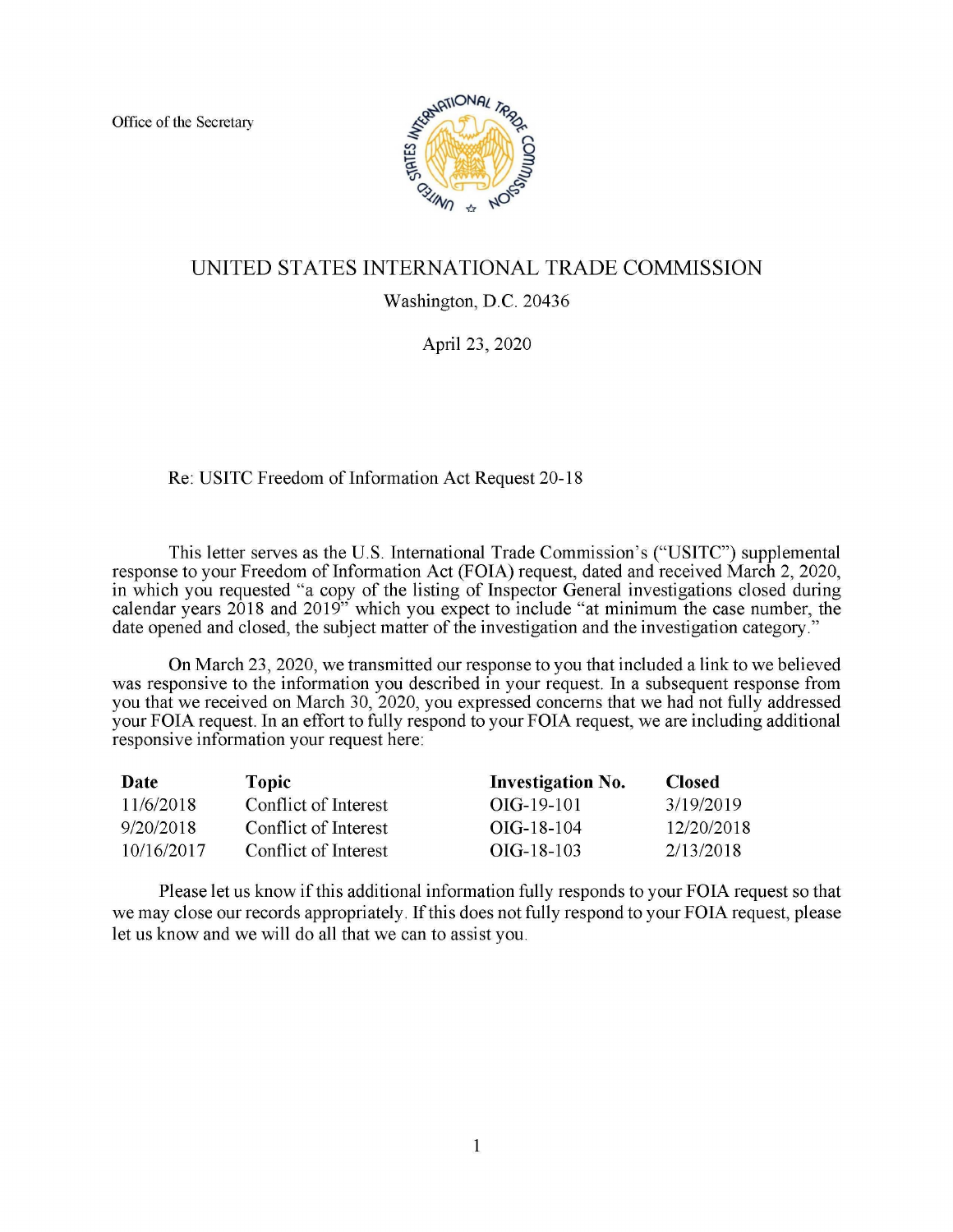You may contact our FOIA Public Liaison, Sharon Bellamy, for further assistance or to discuss any aspect of your request at: sharon.bellamy@usitc.gov or (202) 205-3258. You may also contact me at Katherine.hiner@usitc.gov or (202) 205-2606.

Sincerely,

Latherin Afline

Katherine M. Hiner Supervisory Attorney, Docket Services

Enclosures

- 1. Attachments Closeout Memorandums 18-103, 18-104 and 19-101<br>2. Attachment (19 CFR 201.18)
- Attachment (19 CFR 201.18)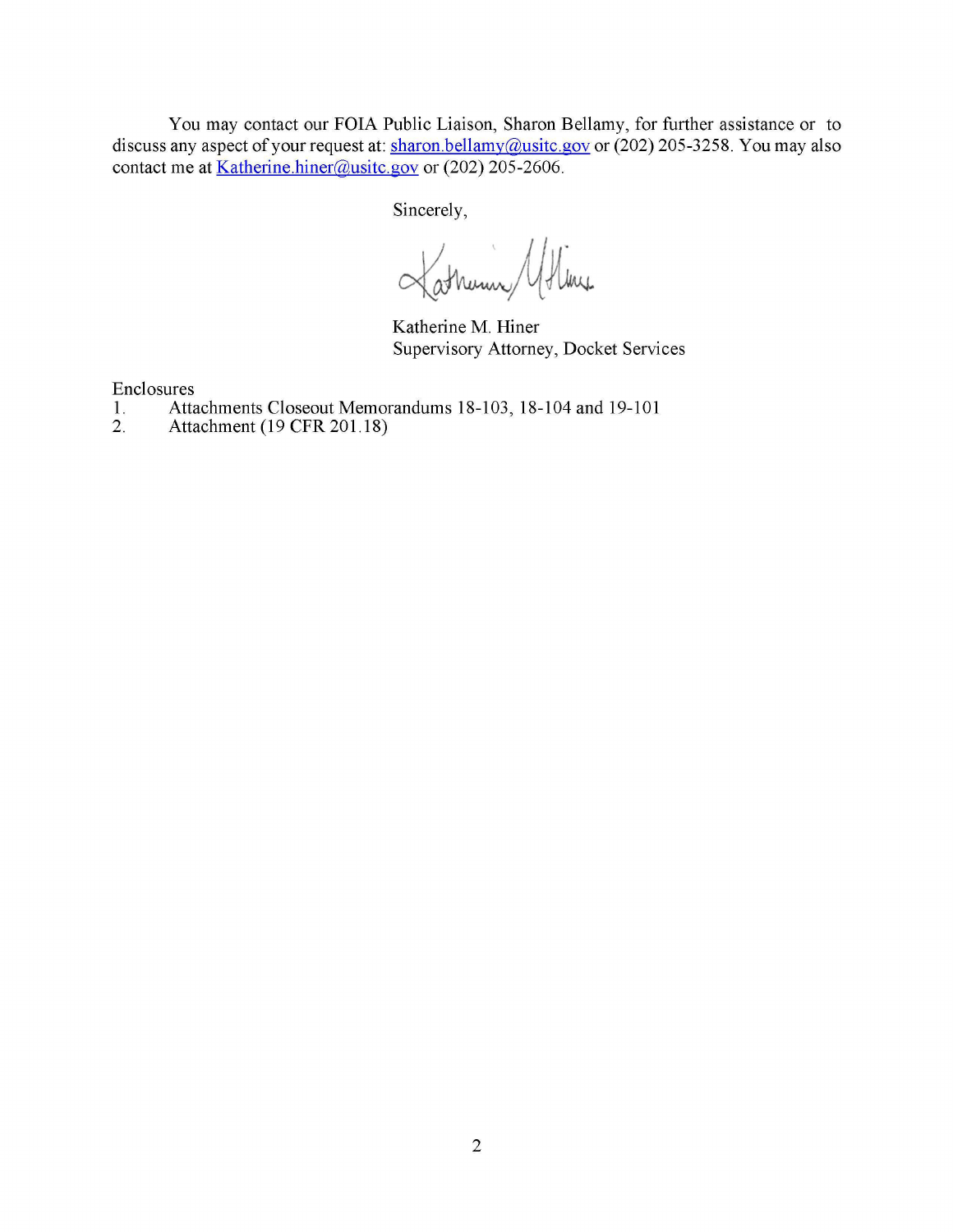

### United States International Trade Commission Office of the Inspector General

### Closeout Memorandum

### **Allegation of Conflict of Interest Semiannual Report: 10/1/18 - 3/31/19**

The Office of Inspector General received a referral alleging that a senior government official participated in a Commission investigation while owning a disqualifying interest in violation of federal laws and regulations. The matter was referred to the United States Attorney's Office which declined prosecution. Specifically, the Office of Inspector General sought to determine whether the senior government official participated in an official capacity in a matter which to his knowledge he had a financial interest. The Office of Inspector General reviewed the evidence and substantiated allegations that the senior government official violated conflict of interest laws and regulations when he participated in an investigation while owning a disqualifying financial interest.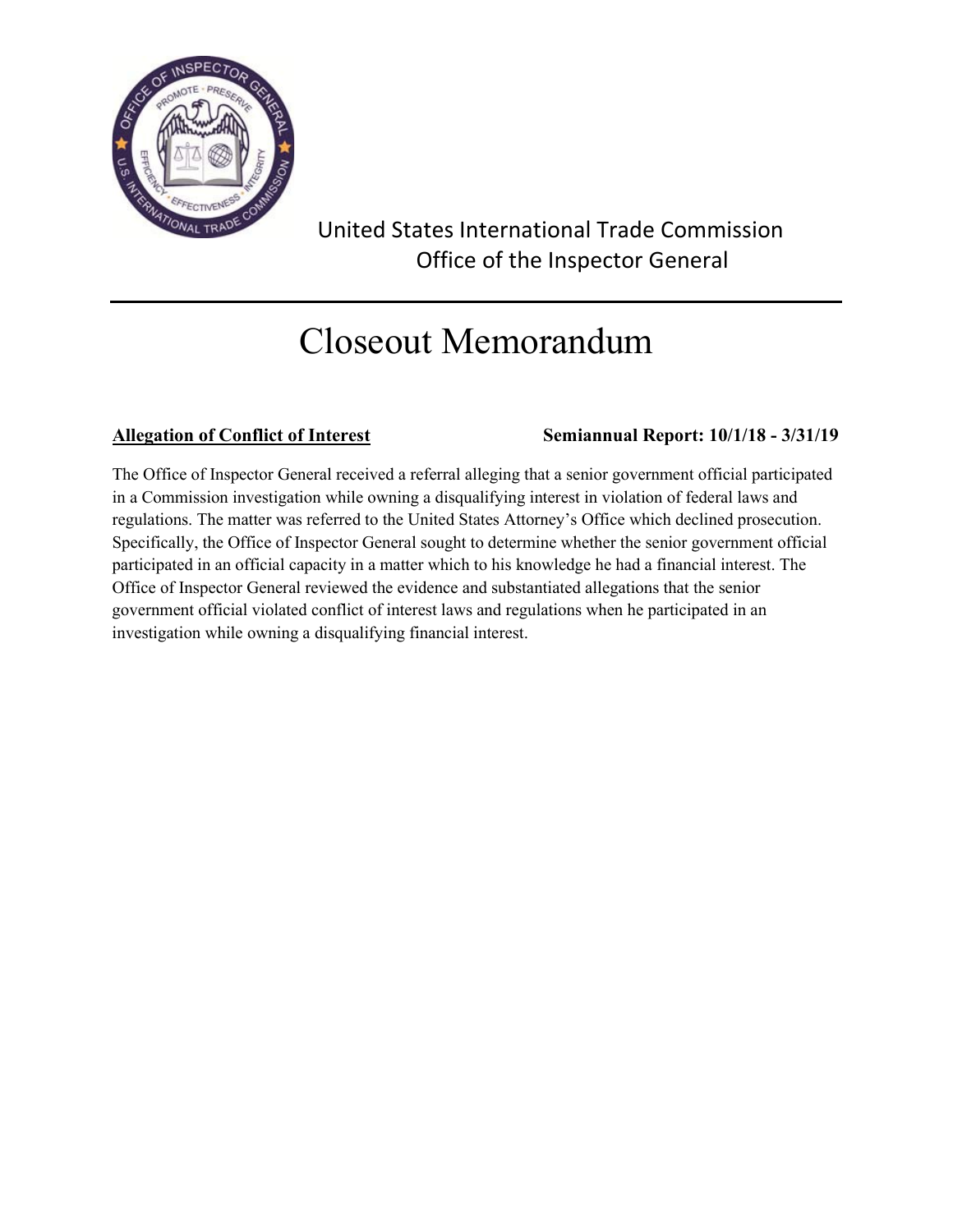

 United States International Trade Commission Office of the Inspector General

### Closeout Memorandum

### Allegation of Conflict of Interest Semiannual Report:

# **1 11/1/17 - 3/31/18**

The Office of Inspector General received a referral alleging that a senior government official had purchased a financial interest in possible violation of federal law and Standards of Ethical Conduct Regulations. The matter was referred to the Department of Justice on November 13, 2017 and was declined for prosecution on November 20, 2017. Specifically, the Office of Inspector General sought to determine whether the senior government official participated in an official capacity in a matter which to his knowledge he had a financial interest. The Office of Inspector General found that the senior government employee violated conflict of interest laws by participating in an investigation in which he had a financial interest and was not otherwise exempt.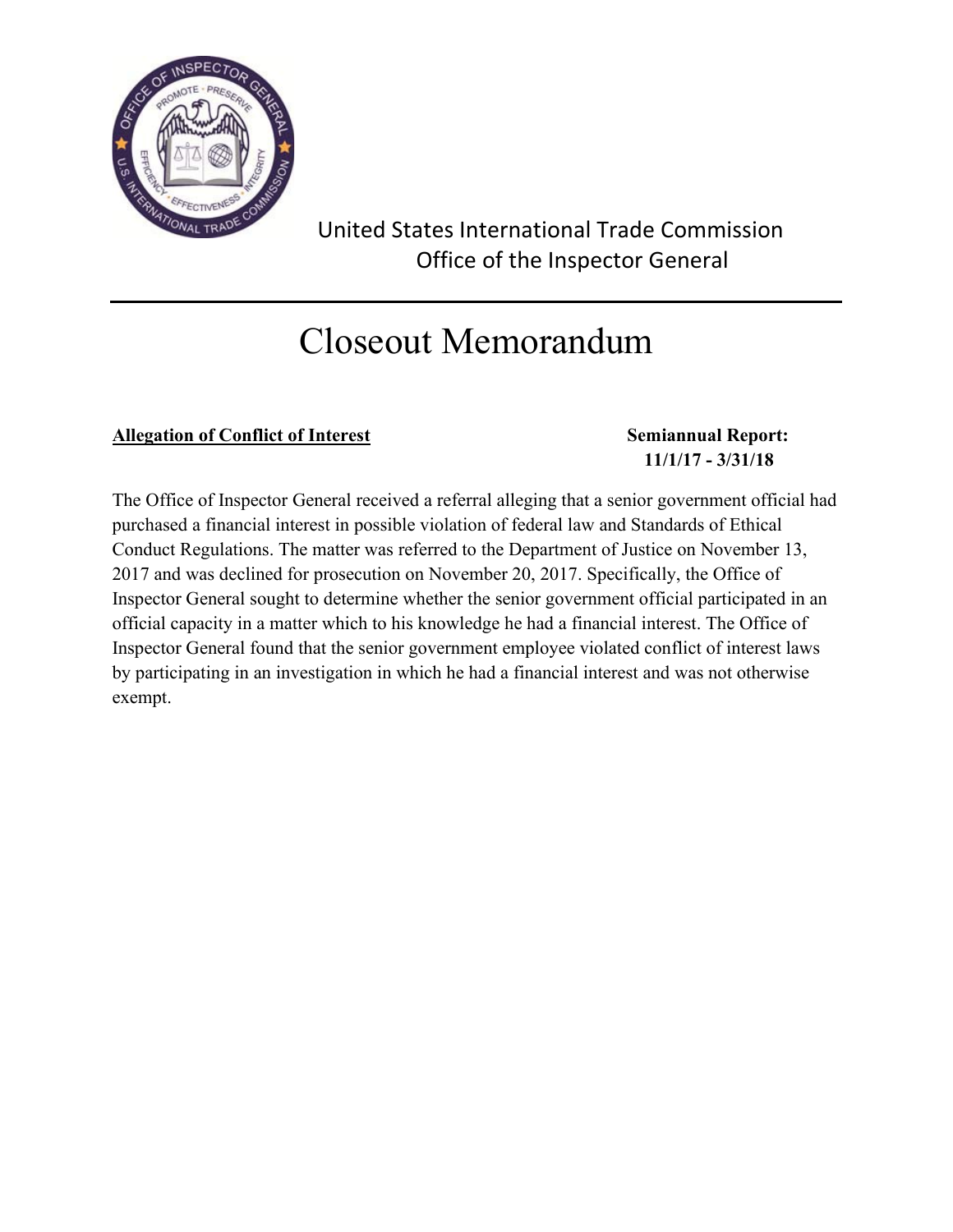

 United States International Trade Commission Office of the Inspector General

### Closeout Memorandum

### Allegation of Conflict of Interest Semiannual Report:

# **1 10/1/18 - 3/31/19**

The Office of Inspector General received a referral alleging that a senior government official owned a disqualifying financial interest while participating in a proceeding before the Commission. The matter was referred to the U.S. Attorney's Office on September 24, 2018, and they declined prosecution on the same day. The Office of Inspector General found that the senior government official violated federal conflict of interest laws and regulations by participating in a proceeding before the Commission while owning a disqualifying financial interest in a nonparty that marginally exceeded the exemption. The Report of Investigation was sent to the Executive Office of the President.